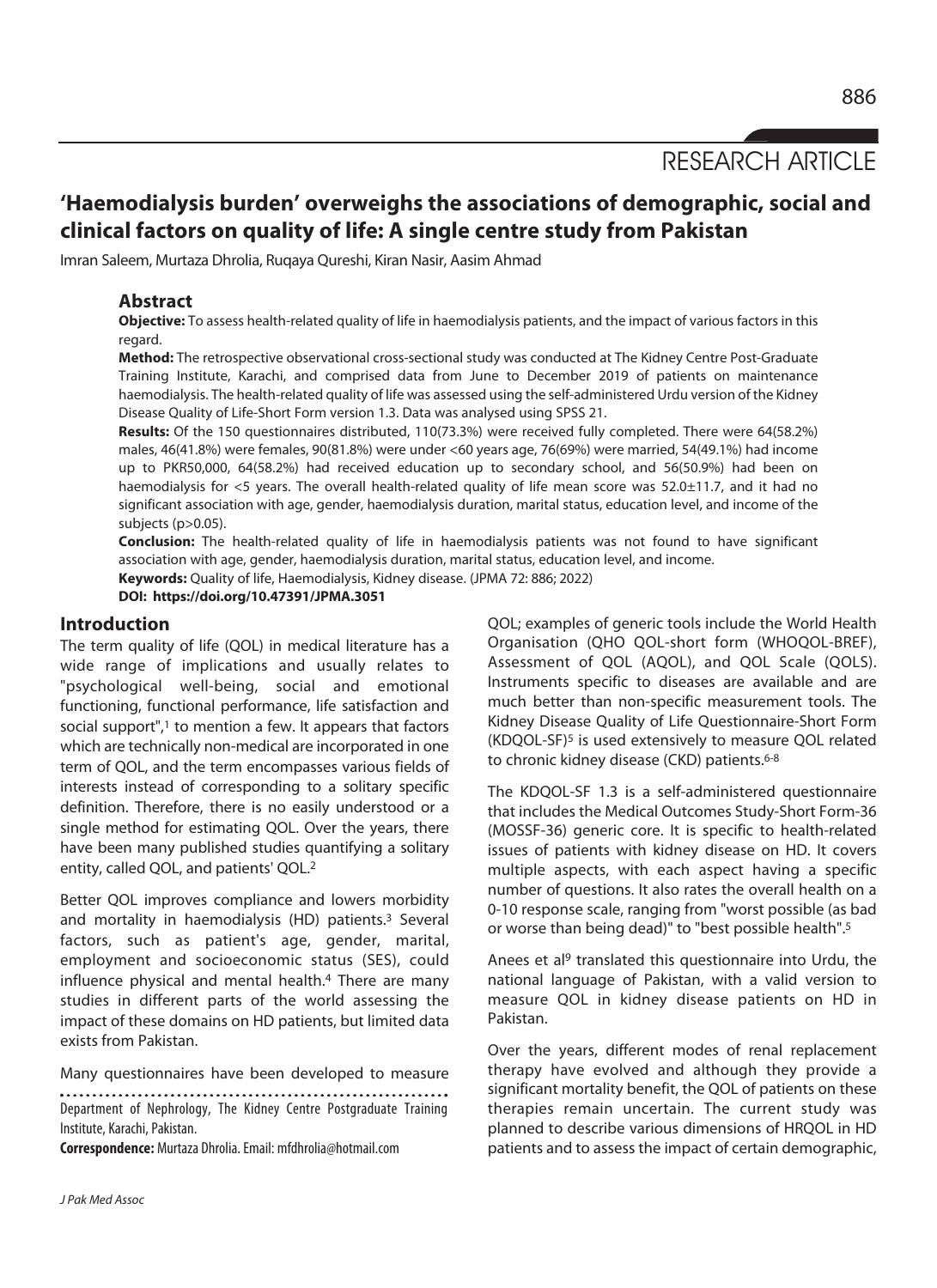social and clinical factors on their QOL.

# **Materials and Methods**

The retrospective observational cross-sectional study was conducted at The Kidney Centre Post-Graduate Training Institute (TKC-PGTI), Karachi, and comprised data from June to December 2019. Data was retrieved from the institutional database after receiving exemption from the institutional ethics review committee (ERC) to re-analyse the previously-collected figures without any patient interaction. The original study's data figures had been collected using non-probability consecutive sampling after informed consent of the patients, and approval from the institutional ERC.

The TKC-PGTI is a tertiary level renal care facility with a dialysis unit that accommodates 66 HD patients and performs 82,500 dialysis sessions annually while following the standards defined by European best practice guidelines.10 All long-term maintenance HD patients are dialysed for four hours three times a week.

Data of patients of both gender aged >18 years undergoing maintenance HD for >3 months was reevaluated. Patients with major non-renal illness or surgical procedures within the preceding 3 months, malignancy, cognitive impairment, dementia, physical disability, active psychosis, significant hearing or visual impairment, alcohol consumption, and those with vascular access other than arterio-venous fistula arteriovenous graft were excluded. Data of patients who were non-compliant to HD therapy or not receiving the prescribed HD dose was also excluded.

The HRQOL score was assessed using self-administered Urdu version of KDQOL-SF version 1.39. The sociodemographic details of the patients were collected using a semi-structured questionnaire.

As per Hays scoring procedure<sup>5</sup>, the data obtained was changed to pre-coded numeric value of items to a 0-100 possible range, with higher scores reflecting better QOL. Items were then averaged together to create the scale score.

Mean individual domain scores were compared and so were the scores of kidney-disease component summary (KDCS), mental component summary (MCS) and the physical component summary (PCS).

Data was analysed using SPSS 21. Mean with standard deviation and median with interquartile range (IQR) were calculated for continuous variables, while for the categorical variables, frequencies with percentages were calculated. To assess the mean differences between any

'Haemodialysis burden' overweighs the associations of demographic, social and clinical factors... 887

two groups, independent t-test was applied in normallydistributed variables, while in case of skewed variables, Mann-Whitney U-test was applied. One-way analysis of variance (ANOVA) was used to compare the means among the groups. Normality of data was checked by Shapiro-Wilk's test. P<0.05 was considered statistically significant.

## **Results**

Of the 150 questionnaires distributed, 110(73.3%) were received fully completed. There were 64(58.2%) males, 46(41.8%) were females, 90(81.8%) were under aged <60 years, 76(69%) were married, 54(49.1%) had income up to PKR50,000, 64(58.2%) had received education up to secondary school, and 56(50.9%) had been on haemodialysis for <5 years (Table-1).

The overall HRQOL mean score, assessed by KDQOL-SF, was 52.0±11.7. The mean scores for KDCS, MCS and PCS were 56.8±8.5, 40.8±10.0, and 35.4±9.6 respectively (Table-2). The mean KDQOL-SF score had no significant association with age, gender, HD duration, marital status,

**Table-1:** Impact of socio-demographic and clinical variables on KDQOL-SF mean score.

| <b>Variables</b>       | N(% )     | KDQOL Mean Score ± SD<br>& Median, IQR | P-value  |  |
|------------------------|-----------|----------------------------------------|----------|--|
| Age:                   |           |                                        |          |  |
| 18-40 years            | 33(30)    | $51.6 \pm 11.6$ & 50.3, 18.9           |          |  |
| 41-60 years            | 57 (51.8) | $52.6 \pm 11.7$ & 52.2, 16.7           | 0.628    |  |
| $>60$ years            | 20 (18.2) | $49.8 \pm 9.1 \& 51.3, 13.2$           |          |  |
| Gender:                |           |                                        |          |  |
| Female                 | 46 (41.8) | $50.9 \pm 12.1 \& 50.3, 18.94$         | 0.467    |  |
| Male                   | 64 (58.2) | $52.4 \pm 10.5$ & 52.6, 13.94          |          |  |
| <b>Duration of HD:</b> |           |                                        |          |  |
| $<$ 5 years            | 56 (50.9) | $51.7 \pm 11.5$ & 49.8, 18.1           |          |  |
| 5-10 years             | 40 (36.4) | $51.7 \pm 11.97$ & 52.6, 18.66         | 0.987    |  |
| $>10$ years            | 14(12.7)  | $52.2 \pm 7.7$ & 52.2, 14.18           |          |  |
| <b>Marital Status:</b> |           |                                        |          |  |
| Married                | 76 (69.1) | $52.9 \pm 10.8$ & 52.6, 15.4           | $0.074*$ |  |
| Single                 | 34 (30.9) | $49.3 \pm 11.8$ & 49.4, 18.8           |          |  |
| <b>Education:</b>      |           |                                        |          |  |
| < Secondary School     | 64 (58.2) | $52.9 \pm 10$ & 52.9, 13.9             | 0.199    |  |
| > Secondary School     | 46 (41.8) | $50.1 \pm 12.6$ & 49.3, 21.9           |          |  |
| Income:                |           |                                        |          |  |
| < 20,000               | 10(9.1)   | $47.6 \pm 15.1 \& 40.1, 23.5$          |          |  |
| $21,000 - 50,000$      | 44 (40)   | $53 \pm 8.97$ & 53.4, 12.8             | 0.539    |  |
| >50,000                | 8(7.3)    | $49.7 \pm 17.5$ & 42, 32.0             |          |  |
| Not known              | 48 (43.6) | $51.9 \pm 11.1 \& 51.4, 15.6$          |          |  |

KDQOL-SF: Kidney Disease Quality of Life-Short Form, HD: Haemodialysis, SD: Standard deviation, IQR: Interquartile range. \* Mann Whiteny U test.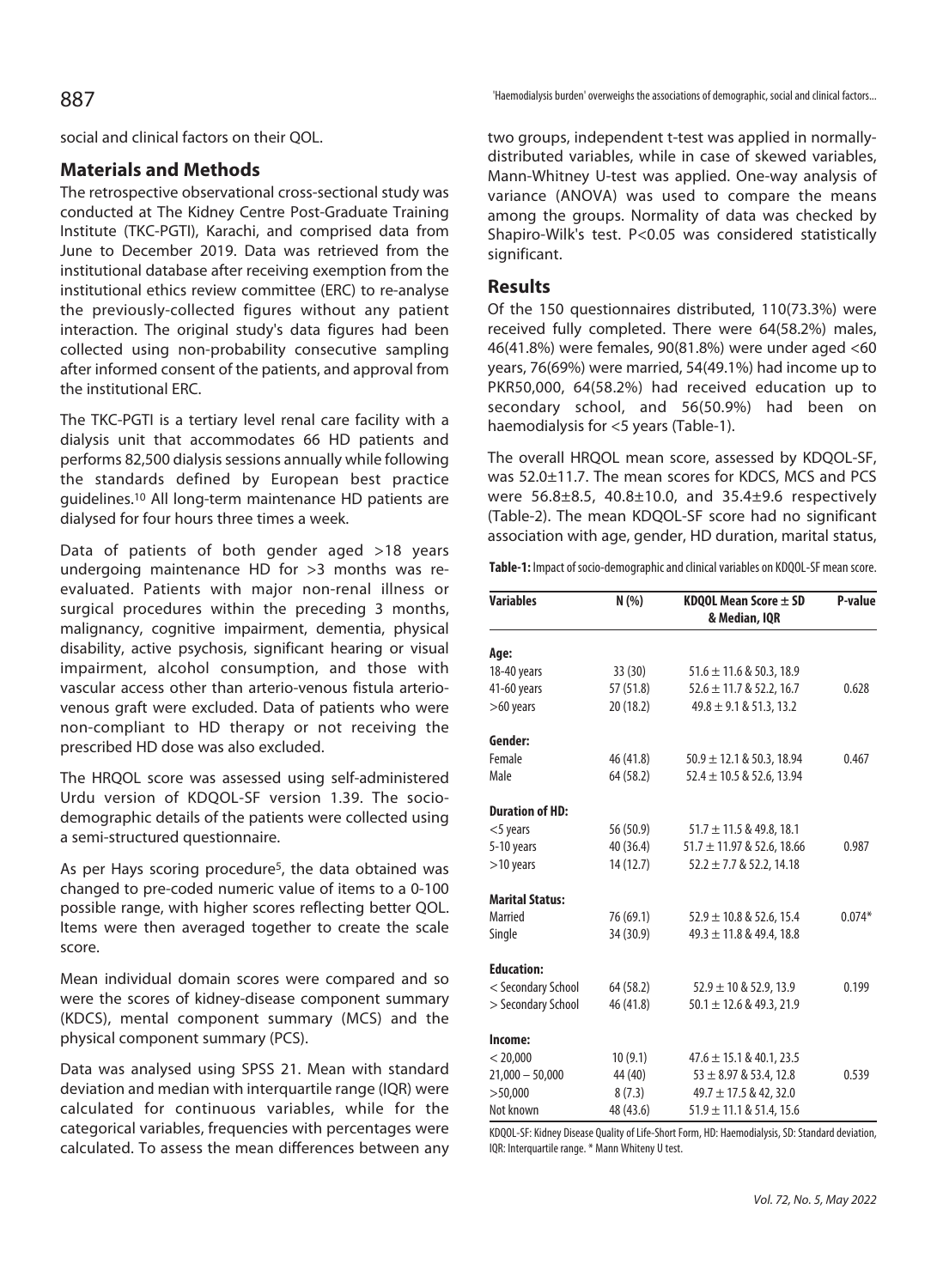Table-2: Mean scores for KDQOL-SF domains (N=110).

| <b>KDQOL-SF domains</b>                   | Mean (SD)   |  |  |
|-------------------------------------------|-------------|--|--|
| Kidney-Disease Component summaries (KDCS) | 56.8(8.5)   |  |  |
| Symptom/problem list                      | 69.5 (26.9) |  |  |
| <b>Effects of kidney disease</b>          | 68.7 (21.7) |  |  |
| Burden of kidney disease                  | 41.1 (30.7) |  |  |
| Work status                               | 31.5(29.5)  |  |  |
| Cognitive function                        | 36.1(28.1)  |  |  |
| Quality of social interaction             | 34.0 (23.2) |  |  |
| Sexual function                           | 62.5(33.6)  |  |  |
| Sleep                                     | 59.1 (16.7) |  |  |
| Social support                            | 79.8 (23.6) |  |  |
| Dialysis staff encouragement              | 80.9 (25.5) |  |  |
| Patient satisfaction                      | 62.3(33.7)  |  |  |
| <b>Physical Component summaries (PCS)</b> | 35.4 (9.6)  |  |  |
| Physical functioning                      | 39.7 (28.3) |  |  |
| Role limitations--physical                | 25.0 (33.9) |  |  |
| Pain                                      | 52.5 (30.3) |  |  |
| General health                            | 52.4 (20.9) |  |  |
| <b>Mental Component summaries (MCS)</b>   | 40.8 (10.0) |  |  |
| Emotional well-being                      | 61.7(22.5)  |  |  |
| Role limitations--emotional               | 33.3 (36.4) |  |  |
| Social function                           | 52.6 (26.5) |  |  |
| Energy/fatique                            | 45.3 (20.4) |  |  |
| <b>Overall Score</b>                      | 52.0 (11.7) |  |  |

KDQOL-SF: Kidney Disease Quality of Life-Short Form.

**Table-3:** Comparison of KDQOL-SF scores across different countries.

Many studies have shown poor QOL in HD patients, 13-15 The current results are concordant with all such studies. Compared to results from seven other countries, 6, 8, 11, 16-19, KCDS and MCS scores in the present study were the lowest. In the PCS domain, the study had higher score than the United States and equal to that of Europe, while it was lower than the rest of the countries (Table-3).

In the current study, the higher score was observed in "dialysis staff encouragement" (80.9), followed by "social support" (79.8). Similar inferences were in a Pakistani9 and a Brazilian study.8 This could be due to better dialysis staff training and supportive attitude while treating these patients. This encouragement helps patients feel comfortable in the dialysis unit environment and may help in leading an independent life. In Pakistan, many patients live with extended families, which may make the patient's problems bearable and helps them to cope with the stress of the disease through family support.

Lower score was observed in "role-physical" (25.0), "work status" (31.5), "role-emotional" (33.3), "quality of social interaction" (34.0), "cognitive function" (36.1), and "physical functioning" (39.7). This can be attributed to the stigma of being on HD in Pakistani society, chronic comorbidities, unemployment or time and effort spent in

| <b>Country</b> | Pakistan* | KSA <sup>6</sup> | Europe <sup>10</sup> | Japan <sup>17</sup> | USA <sup>15</sup> | Korea <sup>16</sup> | <b>Brazil</b> <sup>8</sup> | Turkey <sup>18</sup> |
|----------------|-----------|------------------|----------------------|---------------------|-------------------|---------------------|----------------------------|----------------------|
| PCS            | 35.4      | 52.7             | 35.5                 | 41.8                | 33.1              | ر ر                 | 60                         | -62                  |
| <b>MCS</b>     | 40.8      | 54.1             | 43.3                 | 44.8                | 46.6              | ╯                   | 68                         |                      |
| KDCS           | 56.8      | 59.7             | 69.9                 | 75.8                | .                 | 62.9                | 67.9                       | 63.8                 |

KDQOL-SF: Kidney Disease Quality of Life-Short Form, PCS: Physical component summaries, MCS: Mental component summaries, KDCS: Kidney disease component summaries. \* Current study.

education level, and income of the subjects (p>0.05).

#### **Discussion**

End Stage renal disease (ESRD), as perceived by the patients, significantly affects the functional status and QOL, and this perception is present even in the early stages, and is usually associated by symptoms that affect daily life. Five-point higher score for QOL in physical and mental health and CKD-specific issues were associated with a reduction of 4-8% in the risk of hospitalisation and 9-23% in mortality.11

The current study assessed HRQOL among patients undergoing HD; 81.8% of them aged <60 years, which is in line with earlier studies.7,12

A high male-to-female ratio was seen similar to other studies,13,14 And 69% were married, as was seen in an earlier study.15

travelling to and from the dialysis unit.

Sexual activity questions were not answered by majority of patients since in Pakistan, people usually hesitate and disapprove discussing sexual activities openly. Similar observation was made in a study done in Saudi Arabia.<sup>6</sup> Among the current sample, there was a perception that sexual activity may decline the kidney function further.

There was no correlation between age and mean KDQOL score in the current study, which may be indicative of the fact that the 'ESRD burden' overweighs the 'age burden'. In a study of dialysis patients in Greece, 'older' patients on HD had better QOL than 'younger' patients.20 However, this finding contradicts the findings of studies from many other countries, such as Saudi Arabia,<sup>6</sup> Brazil,<sup>21</sup> Ireland,<sup>22</sup> and the US.23 A study from the United Kingdom found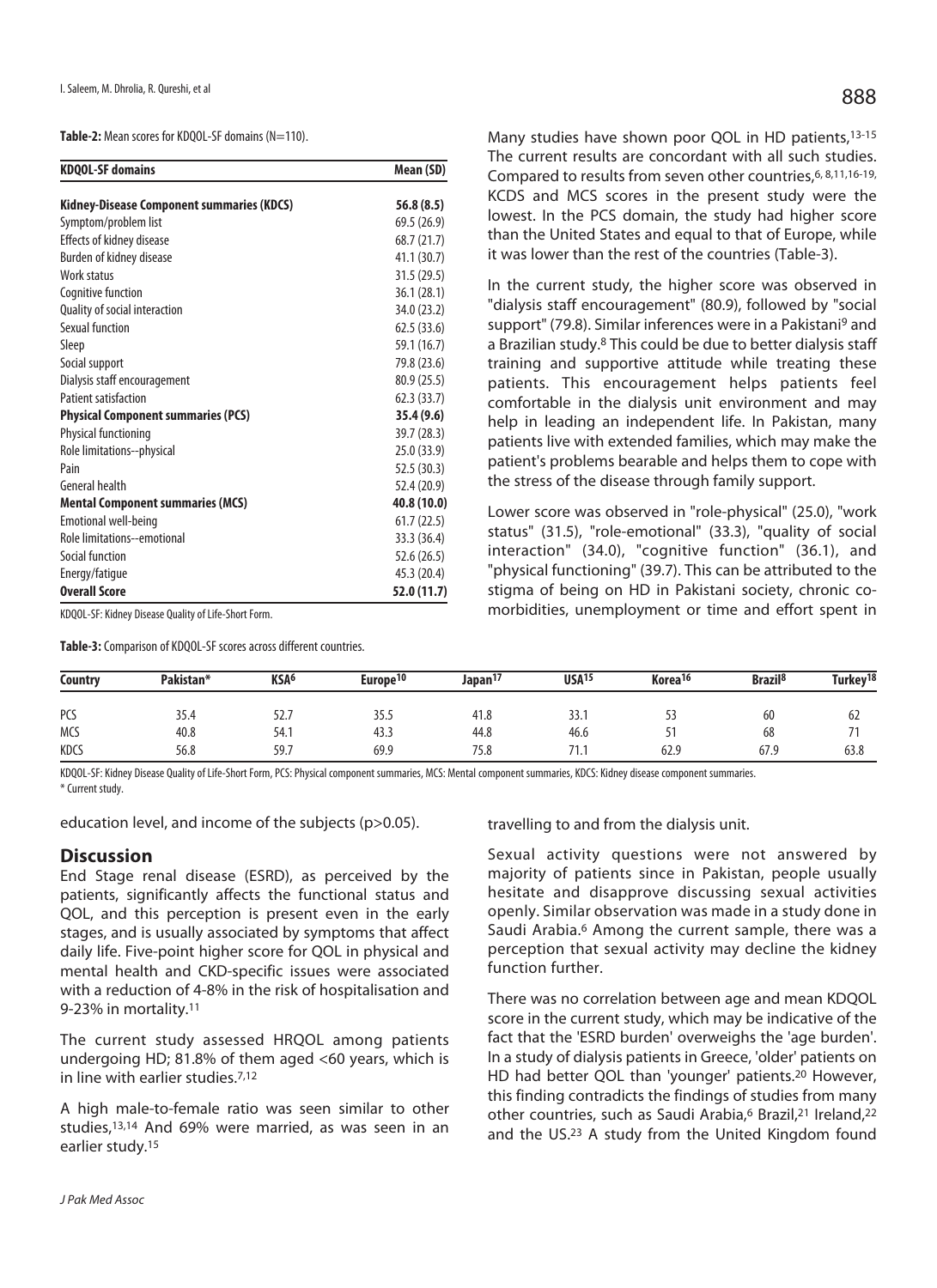that the subjective QOL for older patients varied depending on their expectations and beliefs.24

In the current study, gender had no substantial influence on the scores, which was reported in the Dialysis Outcomes and Practice Patterns Study (DOPPS).16 This could again be a benefit of having an extended family support system. However, numerous studies have concluded that women have lower scores on QOL assessment, especially in physical function.6,22 It is unclear if these are related to social and/or psychological factors. In studies from different cultures,<sup>25,26</sup> the rates of depression and mortality were lower in married compared to unmarried individuals. The current study observed that married patients had better KDQOL score as compared to single patients. This difference was found close to being statistically significant (p=0.074). This might have been because of the limited sample size. However, married patients did seem to show a trend toward better QOL.

Regarding the education level, a Brazilian study21 showed that individuals with higher education who were professionally active had a higher PCS score. Like the Saudi study,<sup>6</sup> the current study did not show education to have any impact on the scores. SES is best assessed by income (monthly or annual) and lower SES is not only related to an increased CKD incidence, its advancement to ESRD and inadequate dialysis treatment, but also to worse health consequences.27 Moreover, higher income correlates with better emotional and mental health in dialysis patients.6,21,28 In the current study, income was not found to be a significant factor in affecting the QOL of patients, and the same was reported in DOPPS.16

At TKC-PGTI, the site of the current study, there is high financial support available through welfare plans for patients undergoing maintenance HD, allowing them to have four-hour sessions thrice per week. Therefore, the dose of HD is the same for almost all the patients regardless of their income, which possibly reflected in QOL scores with regards to income.

KDQOL mean score was also not affected significantly by HD duration in the current study, which was similar to the Saudi study.6

The current study has limitations, like the selfadministered questionnaire. Another limitation is that it did not look at levels of objective biomarkers, like haemoglobin, albumin and dialysis adequacy that play an important part in HRQOL. Religion and spirituality also play an important part which were not taken into account. No demographic or clinical factor was

significantly associated with scores of KDQOL in univariate analysis, and, hence multivariate analysis was not run. The findings cannot be generalised because the study used non-probability consecutive sampling technique in the selection of the subjects.

Despite the limitations, however, the current study can serve as a starting point for larger, multicentre evaluation of QOL of patients on maintenance HD that may facilitate better understanding about HRQOL and may lead to measures that improve the QOL in HD patients.

## **Conclusion**

Overall HRQOL score was low, and it was even lower in PCS and MCS domains, indicating how HD adversely affects the physical and mental status of CKD patients. Low scores were seen in the "work status", "cognitive function", "quality of social interaction", "physical functioning", "role-physical" and "role-emotional" factors, while high scores were seen in "social support", "dialysis staff encouragement", "effects of kidney disease", and "symptoms" domains. No demographic, social and clinical factor was found to have significant impact on mean HRQOL score, which may suggest that the 'HD burden' outweighed the effect of these factors on QOL.

#### **Disclaimer:** None.

**Conflict of Interest:** None.

#### **Source of Funding:** None.

#### **References**

- 1. Katschnig H. Quality of life in mental disorders: challenges for research and clinical practice. World Psychiatry 2006; 5: 139-45.
- 2. Pennacchini M, Bertolaso M, Elvira MM, De Marinis MG. A brief history of the Quality of Life: its use in medicine and in philosophy. Clin Ter 2011; 162: e99-e103.
- 3. Hall RK, Luciano A, Pieper C, Colón-Emeric CS. Association of Kidney Disease Quality of Life (KDQOL-36) with mortality and hospitalization in older adults receiving hemodialysis. BMC Nephrol 2018; 19: 11.
- 4. Anees M, Malik MR, Abbasi T, Nasir Z, Hussain Y, Ibrahim M. Demographic factors affecting quality of life of hemodialysis patients - Lahore, Pakistan. Pak J Med Sci 2014; 30: 1123-7.
- 5. Hays RD, Kallich JD, Mapes DL, Coons SJ, Carter WB. Development of the kidney disease quality of life (KDQOL) instrument. Qual Life Res 1994; 3: 329-38.
- 6. Al-Jumaih A, Al-Onazi K, Binsalih S, Hejaili F, Al-Sayyari A. A study of quality of life and its determinants among hemodialysis patients using the KDQOL-SF instrument in one center in Saudi Arabia. Arab J Nephrol Transplant 2011; 4: 125-30.
- 7. Lessan-Pezeshki M, Rostami Z. Contributing factors in healthrelated quality of life assessment of ESRD patients: a single center study. Nephro Urol Mon 2009; 51: 18-37.
- 8. Duarte PS, Ciconelli RM, Sesso R. Cultural adaptation and validation of the" Kidney Disease and Quality of Life-Short Form (KDQOL-SF 1.3)" in Brazil. ?Braz J Med Biol Res 2005; 38: 261-70.
- 9. Anees M, Ibrahim M, Imtiaz M, Batool S, Elahi I, Malik MR. Translation, Validation and Reliability of the Kidney Diseases